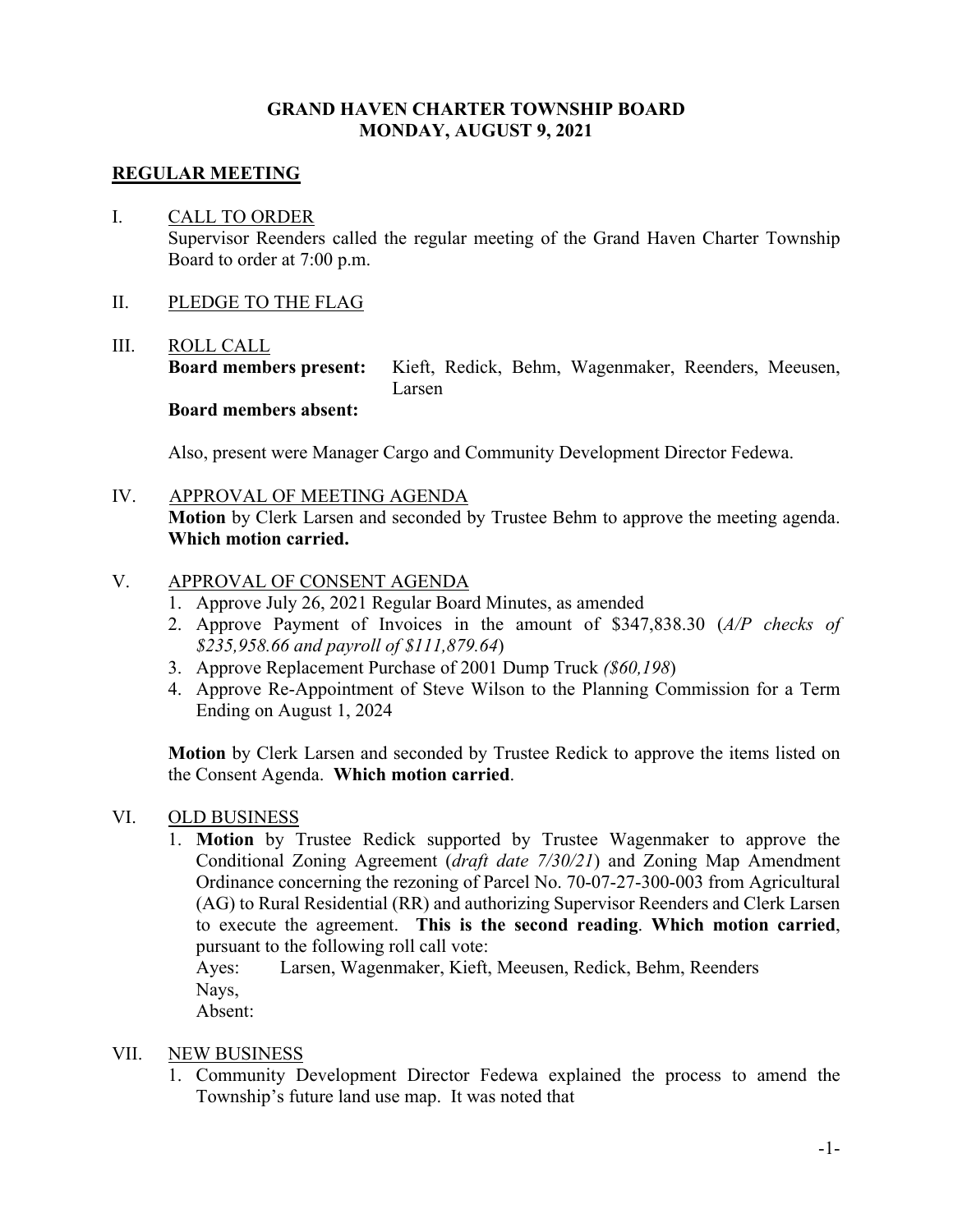- a. Residents on Evert Court have expressed concern to staff and there are plans for a community engagement session.
- b. Staff will be setting up a meeting with Berkshire Hathaway and the Chamber to discuss future plans of their 228-acres along Lake Michigan Drive.
- c. Property owners with known map changes will be contacted and have an opportunity to discuss with the Planning Commission prior to the hearing in October.
- d. Staff noted that there will be complete review of the Master Plan during 2022.

It was noted that all of the properties within the DDA do not have to be Master Planned or zoned for a commercial/business use.

The Board directed staff to correct an error on the map – changing the designation of the two industrial properties at the southwest corner of US-31 and Lake Michigan Drive (*i.e., totaling about 45 acres*) from commercial to industrial

**Motion** by Trustee Wagenmaker supported by Supervisor Reenders to approve the draft Future Land Use Map, as amended, for distribution to begin the 42-day public comment period. **Which motion carried**, pursuant to the following roll call vote: Ayes: Behm, Wagenmaker, Meeusen, Redick, Kieft, Reenders, Larsen Nays: Absent:

2. Community Development Director Fedewa explained proposed text amendment on Minimum Dwelling sizes.

Discussion among the Board members led to a majority consensus to increase the (A) (2) RP District minimum dwelling size to 1,240 square feet; the (A)(4) R-1 District minimum dwelling size to 1,240 square feet; and the  $(A)(5)$  R-2 District minimum dwelling size to 1,100 square feet.

**Motion** by Trustee Redick supported by Trustee Behm to present and postpone the proposed Zoning Text Amendment Ordinance with a draft date of 8/5/2021 concerning the Minimum Floor Area for Dwelling Units amending Section 2.12 (A) (2) RP District minimum dwelling size to 1,240 square feet; (A)(4) R-1 District minimum dwelling size to 1,240 square feet; and  $(A)(5)$  R-2 District minimum dwelling size to 1,100 square feet. Further action will be postponed until August 23<sup>rd</sup> when the ordinance will be considered for adoption. **This is a first reading**. **Which motion carried**.

3. Community Development Director Fedewa explained proposed text amendment on Outdoor storage of materials.

Discussion among the Board centered on whether it was appropriate to amend the changes as presented and the impact on both the current applicant and future applicants. Concerns were expressed that the exception language was too broad.

It was also noted that applicant had started the businesses prior to receiving proper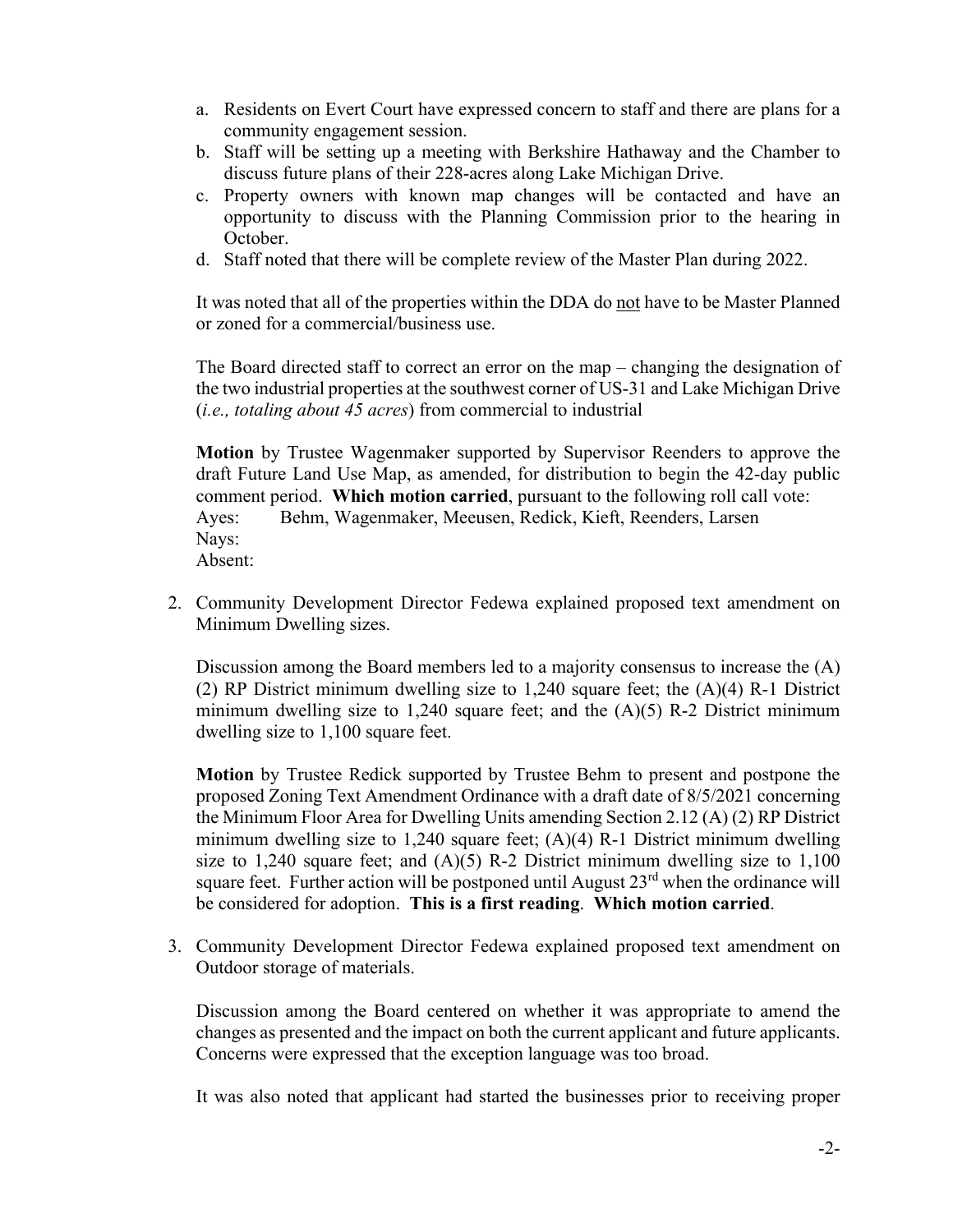zoning approvals and that staff had taken an approach to seek compliance as opposed to a punitive enforcement approach. That said, staff acknowledged that the initial SLU site plan and zoning text change were controversial and were received poorly.

Staff noted that without the changes, the SLU site plan could lead to the material storage being placed near the front of the property as opposed to the rear of the property. Staff noted that the property is currently being used for an excavating business and that the sale of landscape material could be viewed as an appropriate expansion of the business – if an SLU permit can be received.

**Motion** by Trustee Redick supported by Clerk Larsen to present and postpone the proposed Zoning Text Amendment Ordinance with a draft date of 7/14/2021 concerning the outdoor storage of material with the condition to refer the text amendment to legal counsel in order to make the exception language more restrictive. Further action will be postponed until August  $23<sup>rd</sup>$  when the ordinance will be considered for adoption. **This is a first reading**. **Which motion carried** pursuant to the following roll call vote:

Ayes: Kieft, Wagenmaker, Larsen, Redick Nays: Reenders, Meeusen, Behm Absent:

# VIII. REPORTS AND CORESPONDENCE

1. Committee Reports

Supervisor Reenders noted that the Coast Guard Festival Dinner and Memorial Service was especially successful this year, due to the increased involvement of the Coast Guard in the preparations and planning.

- 2. Manager's Report
	- a. July Building Report
	- b. July Enforcement Report
	- c. Manager Cargo noted that the COVID-19 Risk Factor for Ottawa County has been raised to substantial. At this time, Manager Cargo does not plan to implement an indoor mask policy, partly due to the individual offices for most staff and partly due to the HVAC ionization system installed earlier this year.
	- d. Manager Cargo informed the Board that Jim Schmidt designed some Polo Shirts with a Schmidt Heritage Park logo. He proposed gifting the shirts – valued at about \$80 each – to certain staff, committee members and elected officials involved in the Schmidt Heritage Park project. Although these shirts will exceed the normal \$20 limit, because the shirts incorporate the Township logo and are made for a Township project, Manager Cargo plans to allow this gift pursuant to the policy that allow exceptions with the "*knowledge and approval of the Personnel Director*".
- 3. Others
- IX. PUBLIC COMMENTS None
- X. ADJOURNMENT